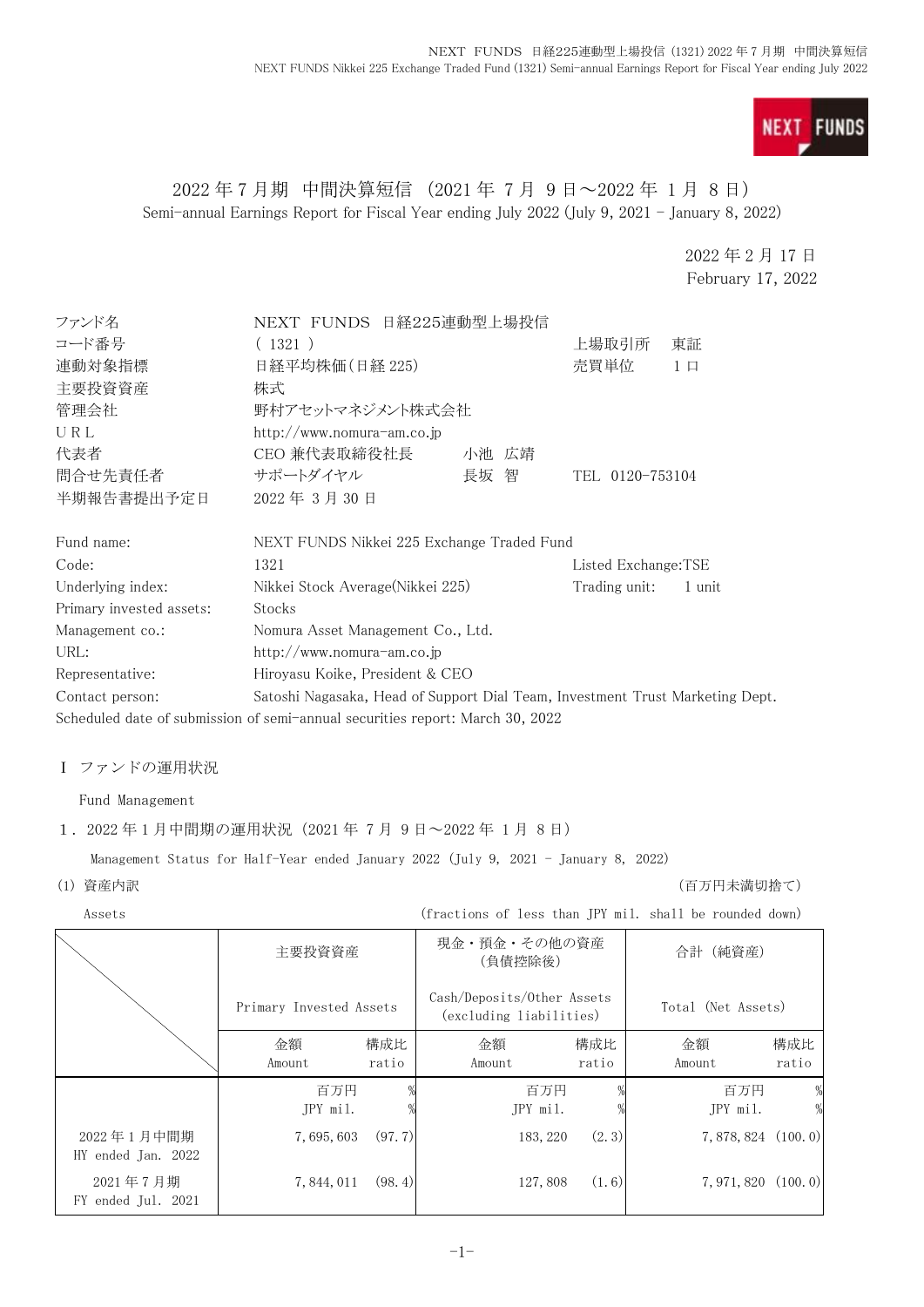NEXT FUNDS 日経225連動型上場投信 (1321) 2022 年 7 月期 中間決算短信 NEXT FUNDS Nikkei 225 Exchange Traded Fund (1321) Semi-annual Earnings Report for Fiscal Year ending July 2022

#### (2) 設定・交換実績 (2) またまま (1) これまでは こころには こうしょう にっぽん (千口未満切捨て)

Creation and Exchange (fractions of less than one thousand units shall be rounded down)

|                                  | 前計算期間末<br>発行済口数<br>No. of Issued Units<br>at End of Previous<br>Fiscal Period<br>(1) | 設定口数<br>No. of Units Created<br>(Q) | 交換口数<br>No. of Units<br>Exchanged<br>$\left( \circledS \right)$ | 当中間計算期間末<br>発行済口数<br>No. of Issued Units<br>at End of Semi-annual<br>Period<br>$(①+②-③)$ |
|----------------------------------|--------------------------------------------------------------------------------------|-------------------------------------|-----------------------------------------------------------------|------------------------------------------------------------------------------------------|
| 2022年1月中間期<br>HY ended Jan. 2022 | 千口<br>'000 units<br>276, 525                                                         | 千口<br>'000 units<br>7,646           | 千口<br>'000 units<br>16, 268                                     | 千口<br>'000 units<br>267, 903                                                             |

(3) 基準価額

Net Asset Value

|                                  | 総資産<br>Total Assets<br>$\left(\circled{1}\right)$ | 負債<br>Liabilities<br>(Q) | 純資産<br>Net Assets<br>$(③(①-②))$ | 10 口当り基準価額<br>((3)/当中間計算期間末(前計算期末)<br>発行済口数)×10)<br>Net Asset Value per 10 units<br>((③/No. of Issued Units at End of Semi-annual<br>Period (Previous Fiscal Period)) $\times$ 10) |
|----------------------------------|---------------------------------------------------|--------------------------|---------------------------------|------------------------------------------------------------------------------------------------------------------------------------------------------------------------------------|
|                                  | 百万円<br>JPY mil.                                   | 百万円<br>JPY mil.          | 百万円<br>JPY mil.                 | 円<br><b>JPY</b>                                                                                                                                                                    |
| 2022年1月中間期<br>HY ended Jan. 2022 | 7, 967, 700                                       | 88,875                   | 7,878,824                       | 294,092                                                                                                                                                                            |
| 2021年7月期<br>FY ended Jul. 2021   | 8, 131, 330                                       | 159, 510                 | 7, 971, 820                     | 288, 285                                                                                                                                                                           |

2.会計方針の変更

Change in Accounting Policies

| ① 会計基準等の改正に伴う変更                                             | 無 |    |
|-------------------------------------------------------------|---|----|
| Changes accompanying revision to accounting standards, etc. |   | No |
| ② ①以外の変更                                                    | 無 |    |
| Changes other than those in $(l)$                           |   | Nο |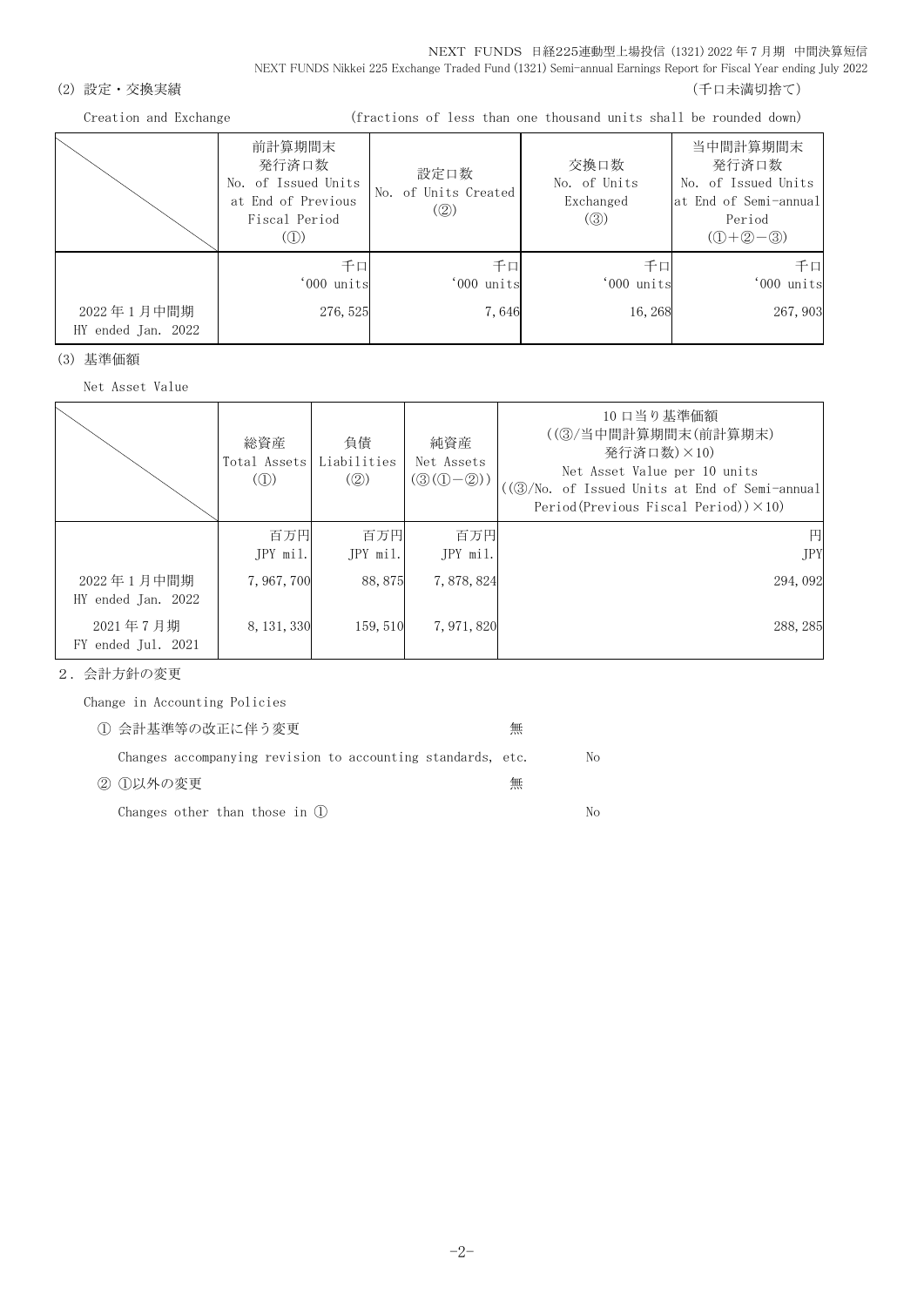## Ⅱ 中間財務諸表等 Semi-annual Financial Statements

#### (1)【中間貸借対照表】 Semi-annual Balance Sheet

|                                                                |                                                                 | (単位:円) (Unit:JPY)                                                                |
|----------------------------------------------------------------|-----------------------------------------------------------------|----------------------------------------------------------------------------------|
|                                                                | 第20期<br>(2021年7月8日現在)<br>20th Fiscal Year<br>As of July 8, 2021 | 第21期中間計算期間末<br>(2022年1月8日現在)<br>21st Semi-annual Period<br>As of January 8, 2022 |
|                                                                | 金額 Amount                                                       | 金額 Amount                                                                        |
| 資産の部<br>Assets                                                 |                                                                 |                                                                                  |
| 流動資産<br>Current assets                                         |                                                                 |                                                                                  |
| コール・ローン                                                        |                                                                 |                                                                                  |
| Call loans                                                     | 263, 987, 838, 086                                              | 253, 269, 326, 339                                                               |
| 株式<br>Stocks                                                   | 7, 844, 011, 835, 160                                           | 7, 695, 603, 813, 760                                                            |
| 未収入金<br>Accounts receivable - other                            |                                                                 | 13, 850, 054                                                                     |
| 未収配当金<br>Accrued dividends receivable                          | 7, 566, 896, 000                                                | 9, 951, 844, 400                                                                 |
| 未収利息<br>Accrued interest                                       | 6, 619, 238                                                     | 1,820,182                                                                        |
| その他未収収益<br>Other accrued revenue                               | 270, 688, 993                                                   | 298, 889, 348                                                                    |
| 差入委託証拠金<br>Margin deposits                                     | 15, 486, 900, 736                                               | 8, 560, 630, 839                                                                 |
| 流動資産合計<br>Total current assets                                 | 8, 131, 330, 778, 213                                           | 7, 967, 700, 174, 922                                                            |
| 資産合計<br>Total assets                                           | 8, 131, 330, 778, 213                                           | 7, 967, 700, 174, 922                                                            |
| 負債の部<br>Liabilities                                            |                                                                 |                                                                                  |
| 流動負債<br>Current liabilities                                    |                                                                 |                                                                                  |
| 派生商品評価勘定<br>Revaluation of derivatives                         | 3, 716, 125, 036                                                | 631, 517, 354                                                                    |
| 未払金<br>Accounts payable - other                                | 2, 914, 951, 276                                                | 11, 725, 000                                                                     |
| 未払収益分配金<br>Unpaid dividends                                    | 100, 931, 726, 835                                              |                                                                                  |
| 未払受託者報酬<br>Trustee fees payable                                | 2, 003, 236, 641                                                | 2, 003, 456, 645                                                                 |
| 未払委託者報酬<br>Investment trust management fees payable            | 6, 092, 241, 712                                                | 6, 079, 444, 899                                                                 |
| 未払利息<br>Accrued interest expenses                              | 197,810                                                         | 61,616                                                                           |
| 有価証券貸借取引受入金<br>Cash collateral received for securities<br>lent | 41, 847, 452, 428                                               | 78, 693, 581, 321                                                                |
| その他未払費用                                                        | 2, 004, 196, 824                                                | 1, 455, 842, 858                                                                 |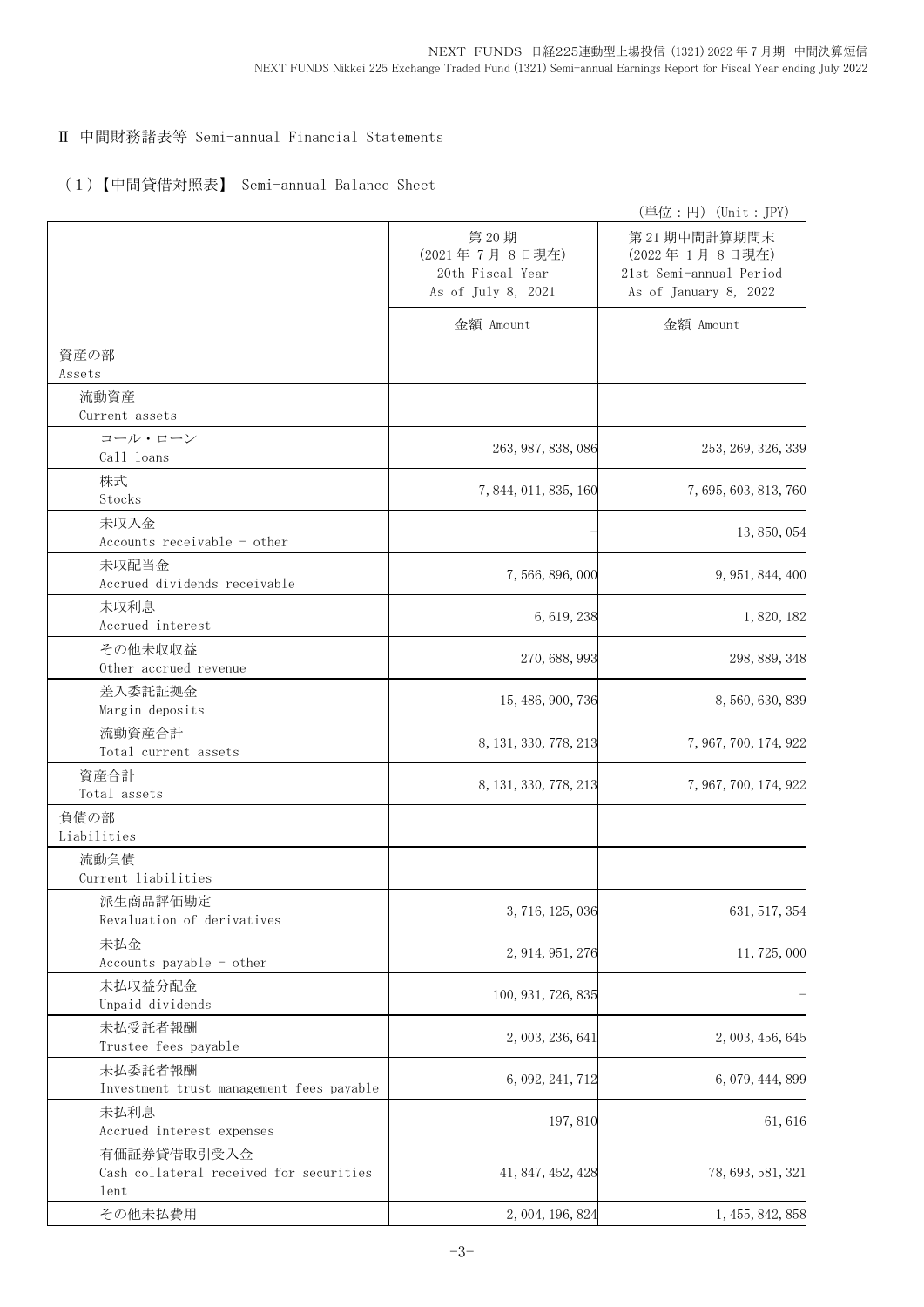NEXT FUNDS 日経225連動型上場投信 (1321) 2022 年 7 月期 中間決算短信 NEXT FUNDS Nikkei 225 Exchange Traded Fund (1321) Semi-annual Earnings Report for Fiscal Year ending July 2022

| Other accrued expenses                      |                       |                       |
|---------------------------------------------|-----------------------|-----------------------|
| 流動負債合計<br>Total current liabilities         | 159, 510, 128, 562    | 88, 875, 629, 693     |
| 負債合計<br>Total liabilities                   | 159, 510, 128, 562    | 88, 875, 629, 693     |
| 純資産の部<br>Net assets                         |                       |                       |
| 元本等<br>Principal and other                  |                       |                       |
| 元本<br>Principal                             | 3, 403, 196, 608, 653 | 3, 297, 084, 657, 786 |
| 剰余金<br>Surplus                              |                       |                       |
| 中間剰余金又は中間欠損金(△)<br>Balance at end of period | 4, 568, 624, 040, 998 | 4, 581, 739, 887, 443 |
| (分配準備積立金)<br>(Reserve for distribution)     | 139, 761, 746         | 139, 761, 746         |
| 元本等合計<br>Total principal and other          | 7, 971, 820, 649, 651 | 7, 878, 824, 545, 229 |
| 純資産合計<br>Total net assets                   | 7, 971, 820, 649, 651 | 7, 878, 824, 545, 229 |
| 負債純資産合計<br>Total liabilities and net assets | 8, 131, 330, 778, 213 | 7, 967, 700, 174, 922 |

(2)【中間損益及び剰余金計算書】 Semi-annual Statement of Income and Retained Earnings

|                                                                               |                                                                                                                      | (単位:円) (Unit: JPY)                                                                                                   |
|-------------------------------------------------------------------------------|----------------------------------------------------------------------------------------------------------------------|----------------------------------------------------------------------------------------------------------------------|
|                                                                               | 第20期中間計算期間<br>2020年7月9日<br>自<br>至<br>2021年1月8日<br>20th Semi-annual Period<br>From July 9, 2020<br>to January 8, 2021 | 第21期中間計算期間<br>2021年7月9日<br>自<br>2022年1月8日<br>至<br>21st Semi-annual Period<br>From July 9, 2021<br>to January 8, 2022 |
|                                                                               | 金額 Amount                                                                                                            | 金額 Amount                                                                                                            |
| 営業収益<br>Operating revenue                                                     |                                                                                                                      |                                                                                                                      |
| 受取配当金<br>Dividend income                                                      | 52, 207, 160, 500                                                                                                    | 67, 533, 847, 250                                                                                                    |
| 受取利息<br>Interest income                                                       | 50, 452                                                                                                              | 41,399                                                                                                               |
| 有価証券売買等損益<br>Profit and loss on buying and selling of<br>securities and other | 1, 578, 742, 319, 248                                                                                                | 105, 420, 827, 779                                                                                                   |
| 派生商品取引等損益<br>Profit and loss on dealing of derivatives                        | 33, 733, 426, 799                                                                                                    | 562, 721, 489                                                                                                        |
| その他収益<br>Other revenue                                                        | 836, 322, 653                                                                                                        | 599, 684, 041                                                                                                        |
| 営業収益合計<br>Total operating revenue                                             | 1, 665, 519, 279, 652                                                                                                | 174, 117, 121, 958                                                                                                   |
| 営業費用<br>Operating expenses                                                    |                                                                                                                      |                                                                                                                      |
| 支払利息<br>Interest expenses                                                     | $\triangle$ 85, 605, 790                                                                                             | $\triangle$ 33, 276, 983                                                                                             |
| 受託者報酬<br>Trustee fees                                                         | 1, 726, 812, 954                                                                                                     | 2, 003, 456, 645                                                                                                     |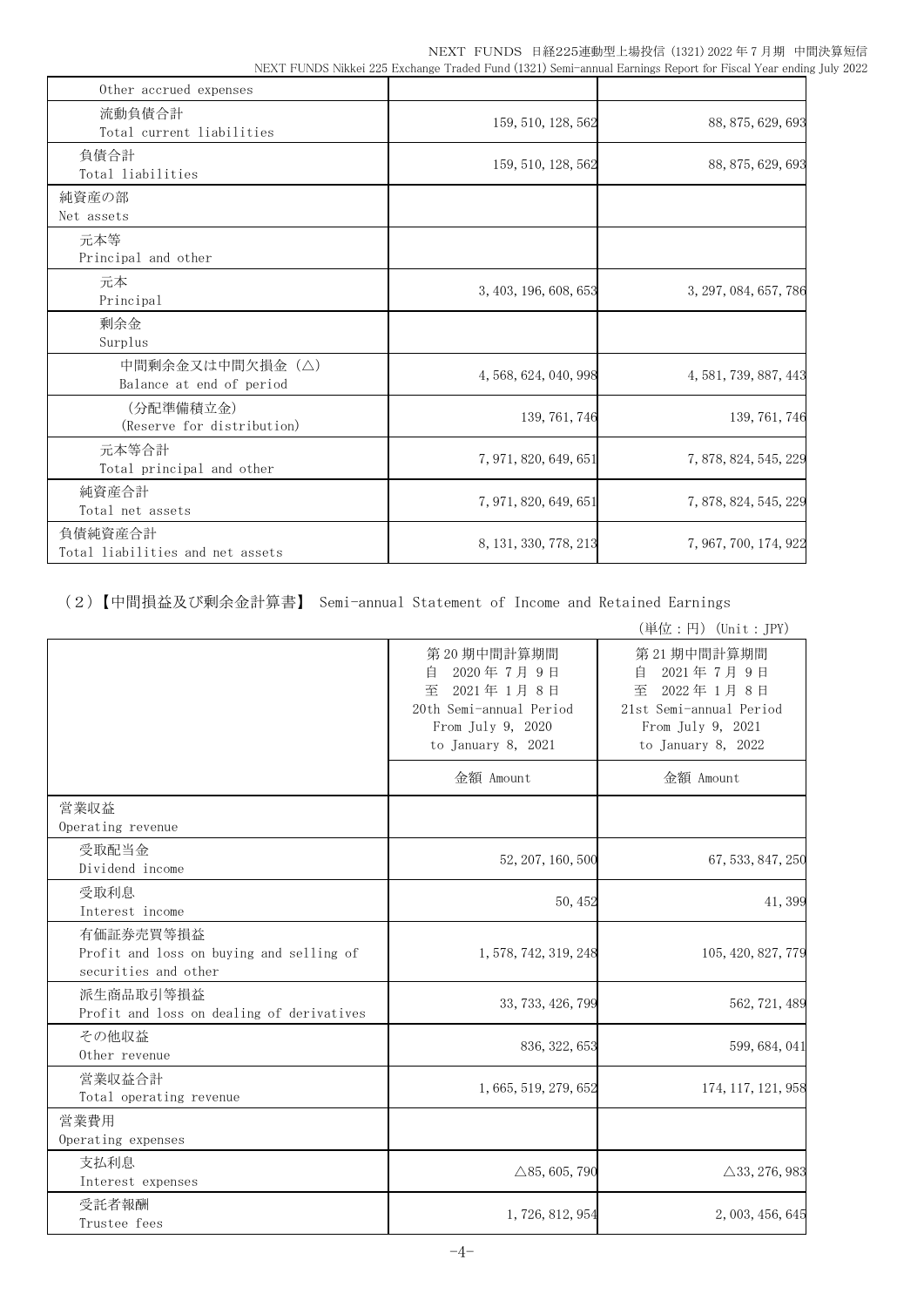| 委託者報酬<br>Investment trust management fees                                                                             | 5, 753, 612, 062      | 6, 079, 444, 899      |
|-----------------------------------------------------------------------------------------------------------------------|-----------------------|-----------------------|
| その他費用<br>Other expenses                                                                                               | 739, 112, 547         | 1, 452, 934, 409      |
| 営業費用合計<br>Total operating expenses                                                                                    | 8, 133, 931, 773      | 9, 502, 558, 970      |
| 営業利益又は営業損失 (△)<br>Operating profit (loss)                                                                             | 1, 657, 385, 347, 879 | 164, 614, 562, 988    |
| 経常利益又は経常損失(△)<br>Ordinary profit (loss)                                                                               | 1, 657, 385, 347, 879 | 164, 614, 562, 988    |
| 中間純利益又は中間純損失 (△)<br>Profit (loss)                                                                                     | 1, 657, 385, 347, 879 | 164, 614, 562, 988    |
| 一部交換に伴う中間純利益金額の分配額又は一部交<br>換に伴う中間純損失金額の分配額(△)<br>Distribution of profit loss from partial<br>exchange                 |                       |                       |
| 期首剰余金又は期首欠損金 (△)<br>Surplus (deficit) at beginning of period                                                          | 2, 902, 304, 770, 375 | 4, 568, 624, 040, 998 |
| 剰余金増加額又は欠損金減少額<br>Increase in surplus or decrease in deficit                                                          | 200, 294, 703, 183    | 132, 203, 492, 930    |
| 中間追加信託に伴う剰余金増加額又は欠損金減<br>少額<br>Increase in surplus or decrease in deficit<br>from additional subscriptions for period | 200, 294, 703, 183    | 132, 203, 492, 930    |
| 剰余金減少額又は欠損金増加額<br>Decrease in surplus or increase in deficit                                                          | 201, 624, 690, 571    | 283, 702, 209, 473    |
| 中間一部交換に伴う剰余金減少額又は欠損金増<br>加額<br>Decrease in surplus or increase in deficit<br>from partial exchange                    | 201, 624, 690, 571    | 283, 702, 209, 473    |
| 分配金<br>Dividends                                                                                                      |                       |                       |
| 中間剰余金又は中間欠損金(△)<br>Balance at end of period                                                                           | 4, 558, 360, 130, 866 | 4, 581, 739, 887, 443 |

# (3)【中間注記表】

(重要な会計方針に係る事項に関する注記)

| 1. 運用資産の評価基準及び評価方法 | 株式                                                      |
|--------------------|---------------------------------------------------------|
|                    | 原則として時価で評価しております。                                       |
|                    | 時価評価にあたっては、市場価格のある有価証券についてはその最終相場(計算日                   |
|                    | に最終相場のない場合には、直近の日の最終相場)で評価しております。                       |
|                    | 先物取引                                                    |
|                    | 取引所の発表する計算日の清算値段を用いております。                               |
| 2.費用・収益の計上基準       | 受取配当金                                                   |
|                    | 原則として配当落ち日において、確定配当金額又は予想配当金額を計上しておりま                   |
|                    | す。                                                      |
|                    | 投資信託受益証券については、原則として収益分配金落ち日において、当該収益分                   |
|                    | 配金額を計上しております。                                           |
|                    | 有価証券売買等損益                                               |
|                    | 約定日基準で計上しております。                                         |
|                    | 派生商品取引等損益                                               |
|                    | 約定日基準で計上しております。                                         |
|                    | 3.金融商品の時価等に関する事項の補金融商品の時価の算定においては一定の前提条件等を採用しているため、異なる前 |
| 足説明                | 提条件等によった場合、当該価額が異なることもあります。                             |
|                    | また、デリバティブ取引に関する契約額等は、あくまでもデリバティブ取引におけ                   |
|                    | る名目的な契約額または計算上の想定元本であり、当該金額自体がデリバティブ取                   |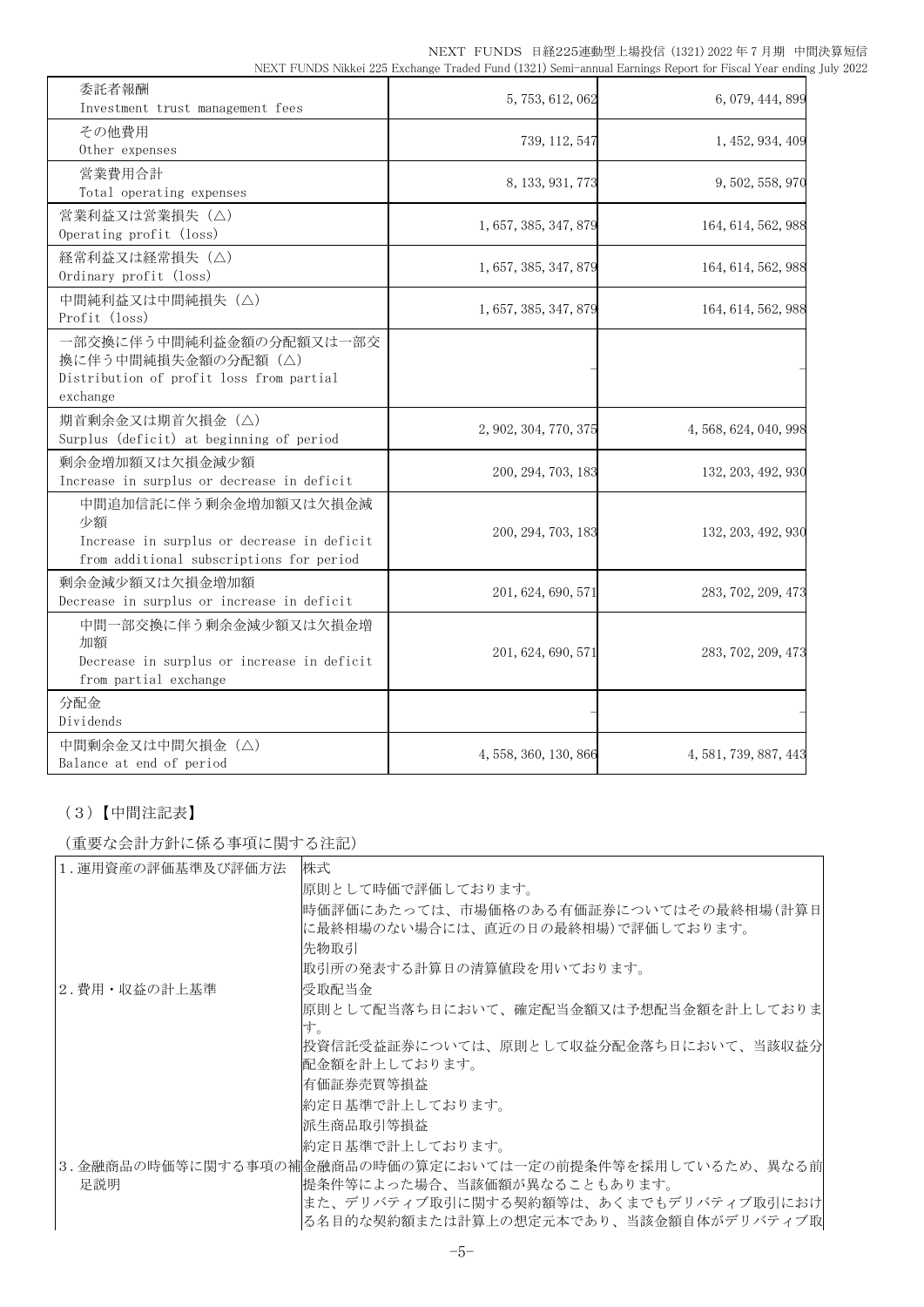NEXT FUNDS 日経225連動型上場投信 (1321) 2022 年 7 月期 中間決算短信 NEXT FUNDS Nikkei 225 Exchange Traded Fund (1321) Semi-annual Earnings Report for Fiscal Year ending July 2022 引の市場リスクの大きさを示すものではありません。

|  | の他 |  |
|--|----|--|
|  |    |  |

4.その他 当ファンドの中間計算期間は、2021 年 7 月 9 日から 2022 年 1 月 8 日までとなっ ております。

(中間貸借対照表に関する注記)

|                  | 第20期                    |                          |    | 第21期中間計算期間末                   |                        |
|------------------|-------------------------|--------------------------|----|-------------------------------|------------------------|
|                  | 2021年7月8日現在             |                          |    | 2022年1月8日現在                   |                        |
|                  | 計算期間の末日における受益権の総数       |                          |    | 中間計算期間の末日における受益権の総数           |                        |
|                  |                         | $276, 525, 279$ $\Box$   |    |                               | $267, 903, 198 \Box$   |
| 2.               | 計算期間の末日における1単位当たりの純資産の額 |                          | 2. | 中間計算期間の末日における1単位当たりの純資産の<br>額 |                        |
|                  | 1日当たり純資産額               | 28,828.5円                |    | 1口当たり純資産額                     | 29,409.2円              |
|                  | (10 口当たり純資産額)           | $(288, 285 \,\boxtimes)$ |    | (10 口当たり純資産額)                 | $(294, 092 \text{ H})$ |
| $\overline{3}$ . | 有価証券の消費貸借契約により貸し付けた有価証券 |                          | 3. | 有価証券の消費貸借契約により貸し付けた有価証券       |                        |
|                  |                         | 39, 079, 532, 330 円      |    |                               | 72, 929, 407, 170 円    |

(中間損益及び剰余金計算書に関する注記)

該当事項はありません。

(金融商品に関する注記)

金融商品の時価等に関する事項

| 第 20 期                     | 第21期中間計算期間末                |  |  |  |  |
|----------------------------|----------------------------|--|--|--|--|
| 2021年7月8日現在                | 2022年1月8日現在                |  |  |  |  |
| 1.貸借対照表計上額、時価及び差額          | 1. 中間貸借対照表計上額、時価及び差額       |  |  |  |  |
| 貸借対照表上の金融商品は原則としてすべて時価で評価し | 中間貸借対照表上の金融商品は原則としてすべて時価で評 |  |  |  |  |
| ているため、貸借対照表計上額と時価との差額はありませ | 価しているため、中間貸借対照表計上額と時価との差額は |  |  |  |  |
| $\lambda$ <sub>o</sub>     | ありません。                     |  |  |  |  |
| 2. 時価の算定方法                 | 2.時価の算定方法                  |  |  |  |  |
| 株式                         | 株式                         |  |  |  |  |
| (重要な会計方針に係る事項に関する注記) に記載して | (重要な会計方針に係る事項に関する注記)に記載して  |  |  |  |  |
| おります。                      | おります。                      |  |  |  |  |
| 派生商品評価勘定                   | 派生商品評価勘定                   |  |  |  |  |
| デリバティブ取引については、(その他の注記) の 2 | デリバティブ取引については、(その他の注記) の 2 |  |  |  |  |
| デリバティブ取引関係に記載しております。       | デリバティブ取引関係に記載しております。       |  |  |  |  |
| コール・ローン等の金銭債権及び金銭債務        | コール・ローン等の金銭債権及び金銭債務        |  |  |  |  |
| これらの科目は短期間で決済されるため、帳簿価額は時  | これらの科目は短期間で決済されるため、帳簿価額は時  |  |  |  |  |
| 価と近似していることから、当該帳簿価額を時価としてお | 価と近似していることから、当該帳簿価額を時価としてお |  |  |  |  |
| ります。                       | ります。                       |  |  |  |  |
| (その他の注記)                   |                            |  |  |  |  |

1 元本の移動

|           | 第 20 期                       |                               | 第 21 期中間計算期間                            |
|-----------|------------------------------|-------------------------------|-----------------------------------------|
|           | 自 2020年7月9日                  |                               | 自 2021年7月9日                             |
|           | 至 2021年7月8日                  |                               | 至 2022年 1月 8日                           |
| 期首元本額     | 3, 347, 558, 286, 177 円期首元本額 |                               | $3,403,196,608,653 \overline{\boxplus}$ |
| 期中追加設定元本額 |                              | 418, 067, 313, 160 円期中追加設定元本額 | 94, 099, 691, 210 円                     |
| 期中一部交換元本額 |                              | 362, 428, 990, 684 円期中一部交換元本額 | 200, 211, 642, 077 円                    |
|           |                              |                               |                                         |

2 デリバティブ取引関係

### デリバティブ取引の契約額等、時価及び評価損益

|          | 第20期(2021年7月8日現在)  |           |                    | 第 21 期中間計算期間末(2022年1月8日現在)   |                    |           |                    |                           |
|----------|--------------------|-----------|--------------------|------------------------------|--------------------|-----------|--------------------|---------------------------|
| 種類       | 契約額等 (円)           |           |                    |                              | 契約額等 (円)           |           |                    |                           |
|          |                    | うち1年<br>超 | 時価 (円)             | 評価損益 (円)                     |                    | うち1年<br>超 | 時価 (円)             | 評価損益 (円)                  |
| 市場取引     |                    |           |                    |                              |                    |           |                    |                           |
| 株価指数先物取引 |                    |           |                    |                              |                    |           |                    |                           |
| 買建       | 130, 614, 093, 576 |           | 126, 900, 200, 000 | $\triangle$ 3, 716, 125, 036 | 182, 623, 000, 839 |           | 181, 994, 650, 000 | $\triangle 631, 517, 354$ |
| 合計       | 130, 614, 093, 576 |           | 126, 900, 200, 000 | $\triangle$ 3, 716, 125, 036 | 182, 623, 000, 839 |           | 181, 994, 650, 000 | $\triangle$ 631, 517, 354 |